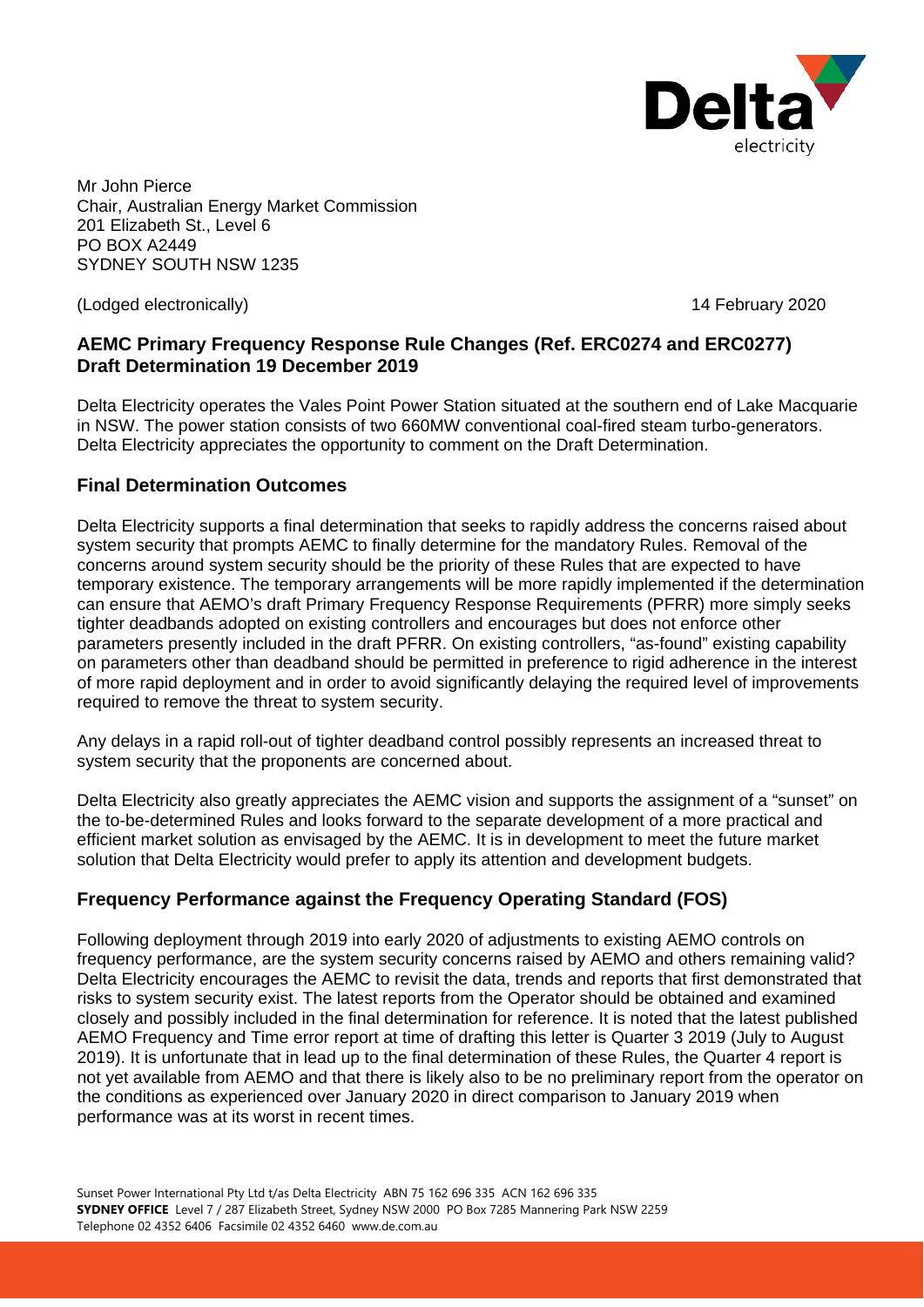

However, in case it is of interest to the AEMC in its final determination considerations, Delta Electricity maintains independently produced trends of frequency performance (see Attachment 1). These trends, as indicated in event counts and time experienced outside the NOFB, display that significant improvements in system frequency performance has occurred following AEMO actions to raise the minimum Regulation FCAS quantities between March and May 2019. Additionally, reductions in the Load Relief<sup>[1](#page-1-0)</sup> percentage from September 2019 to January 2020 appear also to have contributed to improvements.

The Rule changes were proposed before performance improvements from existing adjustments available to AEMO had been assessed and before other performance improvement activities AEMO pursued had been completed. System frequency appears to remain compliant with the FOS although there were periods early in 2019 when arguably this was not so. How is the performance today? It is suggested that the most up to date performance trends should be obtained and referenced in the final determination. Such performance trends are principal performance indicators to be included in discussions, generate future targeted improvement trajectories, and steer work programs the mandatory rules will govern. Without statistically accurate and consistently produced trends of performance it may not be clear whether the rules are in fact achieving the objective that the proponents are seeking.

Does the AEMC consider there is any merit in AEMO exploring further changes to control mechanisms already available regardless of these new Rules? Delta's independently produced data possibly demonstrates the potential success of existing AEMO controls in maintaining frequency to FOS conditions. Have these existing controls yet been extended to the optimum level? It is hoped further improvements can be explored by AEMO using its existing controls and that the final determination agrees there is merit in this.

## **Frequency Performance within the NOFB and the Development of an Appropriate Standard for Frequency Quality**

Delta agrees that frequency performance within the NOFB, or in particular frequency erraticism or potential of oscillatory behaviour within the bounds of the NOFB, should be the subject of future improvement and that the draft Rules are hoped to drive improvements in the short term. Delta considers that the quality of frequency control, and the subsequent market mechanisms to achieve it, should be set to meet an assigned standard that the NEM and its participants reasonably consider and determine is necessary to maintain. A future standard for the quality of frequency, developed with consideration of all market relevant parameters is required. The mandatory Rules potentially steer the market too far towards engineering excellence objectives without clear connection to the impacts on the market of a lesser standard. Whilst Rules of this type may promote simple and straightforward objectives for an operator they result in great additional expenses upon the bulk of participants in the NEM and therefore are not efficient. A standard of frequency quality developed to achieve sensible security and performance outcomes contained in a future review of the FOS is considered worthwhile. There will always be events that extend beyond the reasonable or predictable in their extent and impact but the power system cannot practicably or efficiently be designed and constructed to address every possibility.

Therefore, if the security concerns remain valid, presumably as a result of erraticism of frequency in the recorded levels within the NOFB, then the development of an appropriate standard for the quality of frequency to be included in the FOS remains a future mission recommended by Delta Electricity as an outcome of this determination or some other activity by the AEMC and the Reliability Panel.

<span id="page-1-0"></span><sup>1</sup> Factor that AEMO assumes in coordinating NEM response to contingency events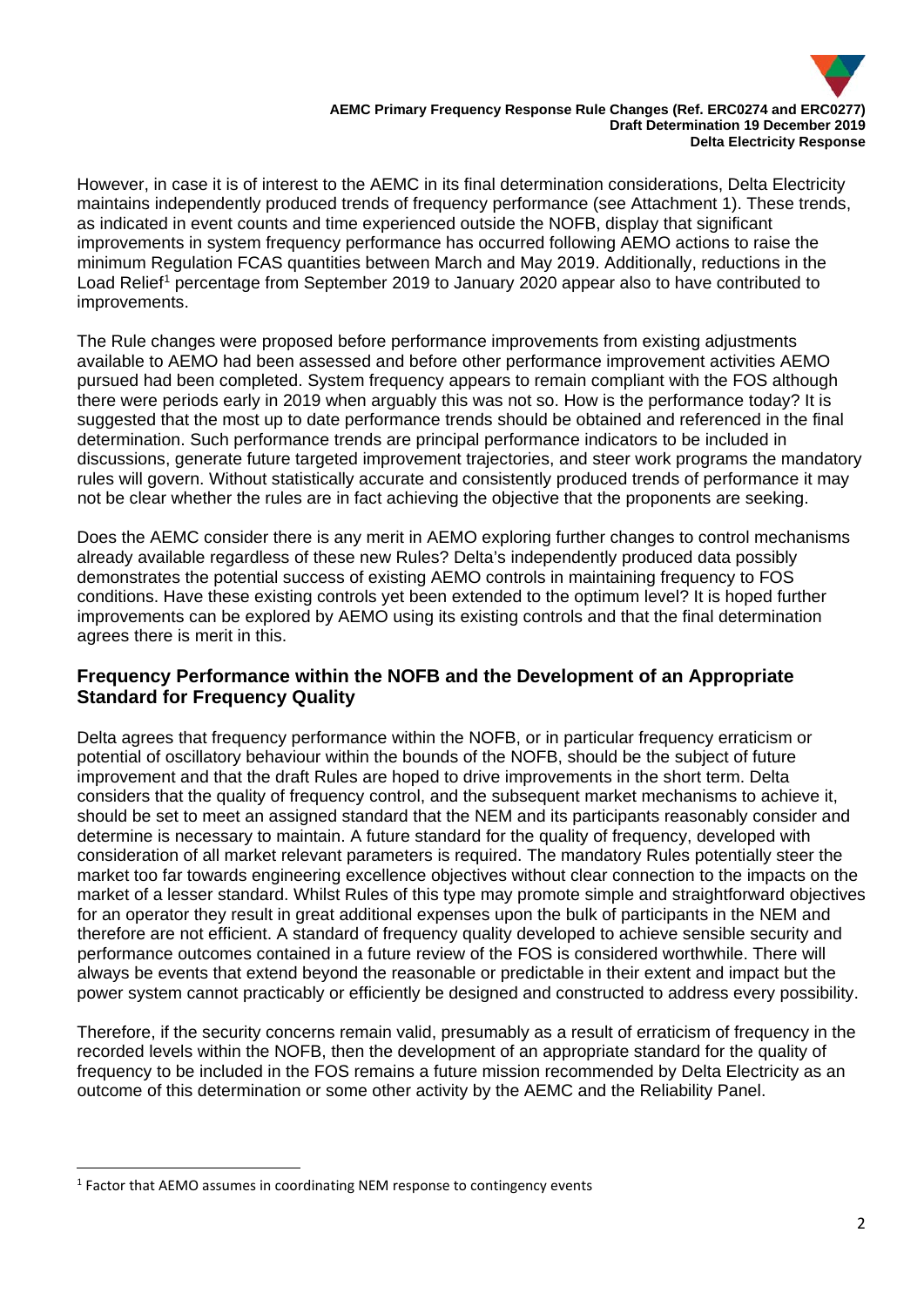

It is not yet clear what a suitable quality standard might be but Delta Electricity offers some samples of current frequency histograms (see attachment 2) as possible further indicators of current conditions.

# **Other Factors affecting Frequency Performance potentially not addressed by these Rules**

As recognised by the AEMC, Delta Electricity maintains that other factors, and not simply reduction of PFR from existing machines, are also significant to frequency quality. The draft determination supporting AEMOs proposal to implement PFRR without including headroom is understood but Delta Electricity considers the NEM may eventually come to realise the necessity of readily available rapid frequency response capability. The capability will be required to be prepared with full awareness for when Units and the system are operated near maximum generator capacity or near minimum stable generator levels and for fluctuations that can occur anywhere in between these levels. Without the preparation of stored energy headroom (or reduction footroom), Delta Electricity does not expect that applied PFRR will fully address all variability and problems with frequency quality. It has been previously demonstrated from trends of published FCAS Contribution Factors that, collectively, intermittent generation causes the need for approximately five-times more regulation FCAS per installed MW than does more dependably dispatchable generation. Delta Electricity is of the opinion that the overall solution to frequency control of the interconnected AC networks in the NEM will not be achieved until it is recognised that all generation must either:

a. Preserve some energy and response capability for the provision of rapid PFR raise services and preserve response capability for rapid PFR lower services,

OR

b. Be dispatched, from the AEMO AGC or otherwise, in a coordinated fashion in partnership with more dependable Generation that is able to rapidly adjust output to compensate for any sudden shortfall or excess Generation arising from the intermittent sources and less predictable weather related impact, to maintain a target the Operator dispatches for the coordinated partnership.

It is hoped the eventual market solution for delivery of PFR will appropriately compensate Generators for preserved energy responses required in part a) and that further market reforms find ways to consider part b).

## **Comments on the Implementation**

## **1. Modification Costs for Existing Controllers**

The aspect of greatest concern to Delta Electricity in the draft determination is that of the cost criteria AEMO will be empowered to consider in approving or rejecting exemption applications. The AEMC's decision to remove AEMO's proposal to compensate participants to meet the expectations of the draft PFRR is significant in this regard.

Delta Electricity encourages the AEMC to consider more carefully the wording of proposed Rule 4.4.[2](#page-2-0)B(2) and its prompt as to costs relative to company turnover. The AEMC states<sup>2</sup> that plant upgrade costs are expected to be "relatively minor and manageable for most affected generators". Delta Electricity considers the meaning of such words is open to a variety of opinions. For example, Delta

<span id="page-2-0"></span><sup>2</sup> AEMC Primary Frequency Response Rule Changes (Ref. ERC0274 and ERC0277) Draft Determination 19 December 2019 Summary point 19 page iv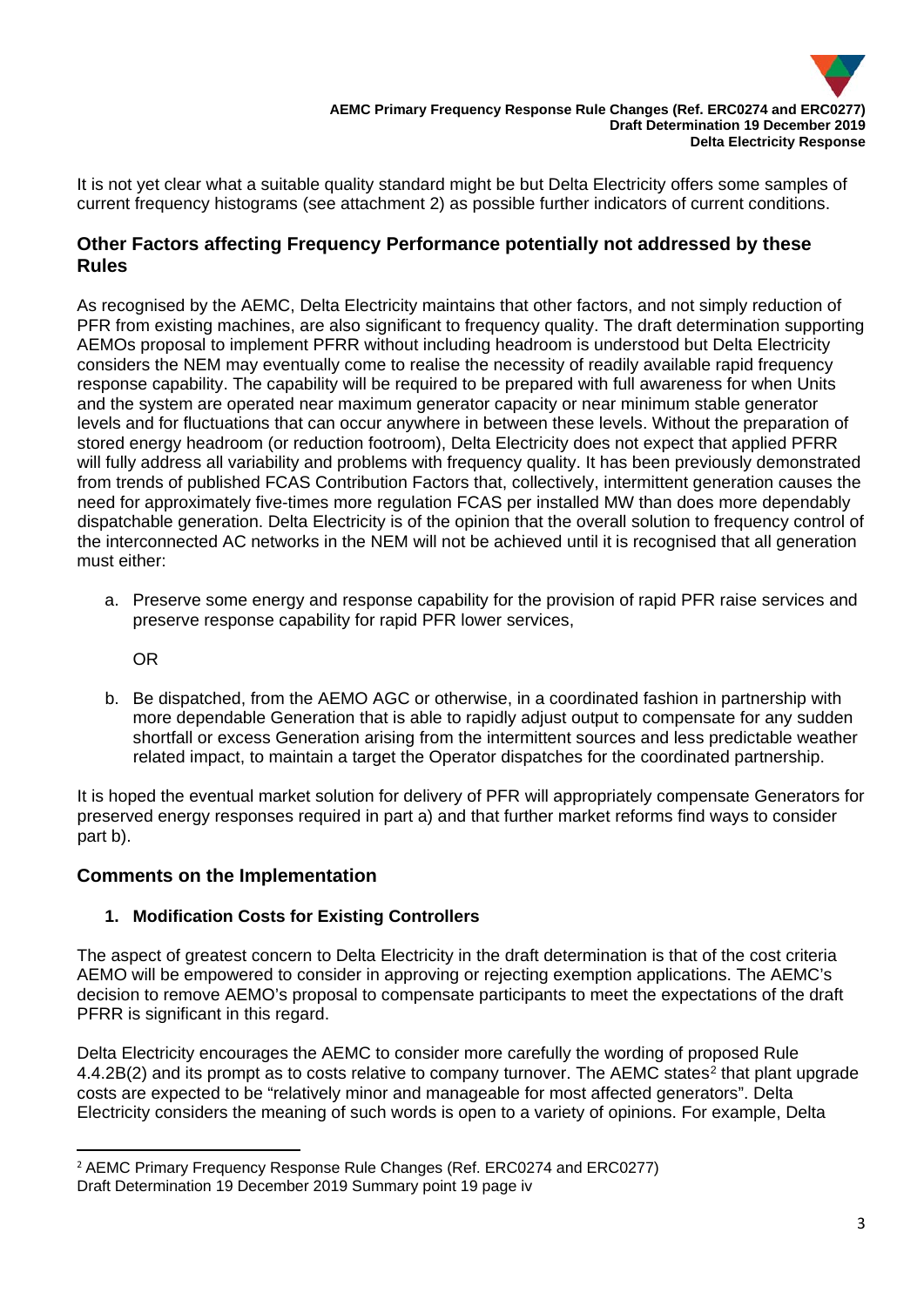

#### **AEMC Primary Frequency Response Rule Changes (Ref. ERC0274 and ERC0277) Draft Determination 19 December 2019 Delta Electricity Response**

Electricity considers that in order to be achieve the objective of the Rule, not necessarily all details of the PFRR, "relatively minor" costs will be incurred if local salaried staff are simply permitted to make slight adjustments to settings of existing frequency controllers (not design changes) to effect tighter frequency deadband responses. Adjustments to settings in existing control designs can be performed on in-service Units.

In contrast, more significant changes that require a participant to contract third-parties to design, then attend site to implement and test design modifications, whilst manageable, are not considered by Delta Electricity to be associated with relatively minor costs. Modifications will most probably require separate Unit outages on each Unit to implement and then require a more significant testing period. Typical design changes on installed Units often incurs testing costs in the order of \$500k. Put more simply, if third parties are required to redesign an existing controller, Delta Electricity would view the associated costs, inclusive of Unit outages and subsequent testing, as significant. AEMC reconsideration of this point would be welcomed by Delta Electricity.

Considering the Rule will only exist for three years, Delta Electricity suggests more latitude around partial exemptions to PFRR parameters is required to encourage AEMO and participants to reach more flexible compromises on existing controllers with deadbands that can easily adjusted on in-service machines. If such controllers can't easily meet other aspects of the PFRR without redesign and require outages for implementation, the in-service adjustment and existing capability should be favoured. Also take note of point 3 below.

It might be worthwhile separating the criteria to be applied to participants with existing frequency controllers that can be adjusted on an in-service machine from that to be applied to participants, that presently have none, to design and construct new controls.

## **2. PFRR parameters other than deadband applied existing controllers**

Existing controllers have been designed and constructed before the Rules and the PFRR now to be adopted. In many existing controllers, the adjustment of frequency response deadband is quick and simple to do, can be performed whilst the machine is in-service, and will generally achieve the main objective of the proposed Rules i.e. to improve PFR and address the system security concerns.

Achieving a tighter deadband on existing controllers, where adjustment is possible on an in-service machine, should be the only mandatory obligation for these machines to meet AEMOs PFRR.

### **3. Potential delays to implementation**

The timing of PFR improvements required in the NEM is important to consider. To urgently address the system security risks considered to exist, the application of the mandatory rule should seek rapid improvements to frequency performance from existing controllers by adjusting frequency deadbands and accept other existing capability.

Rapid improvements in PFR by way of the simple adjustment of deadbands of existing controllers, where possible, should be the first implementation outcome. Modifications requiring third party design and implementation, if required to meet other parameters in AEMOs PFRR, will delay the implementation of PFR improvements considered to be already available on around 10000MW of installed capacity as previously offered in the trial proposed in 2019 by the AEC and its members.

The resources that design, install and test more substantial control modifications are often resource constrained and booked months in advance for activities at different power station sites all over the NEM. If all participants are making separate requests to use similar resources to develop and test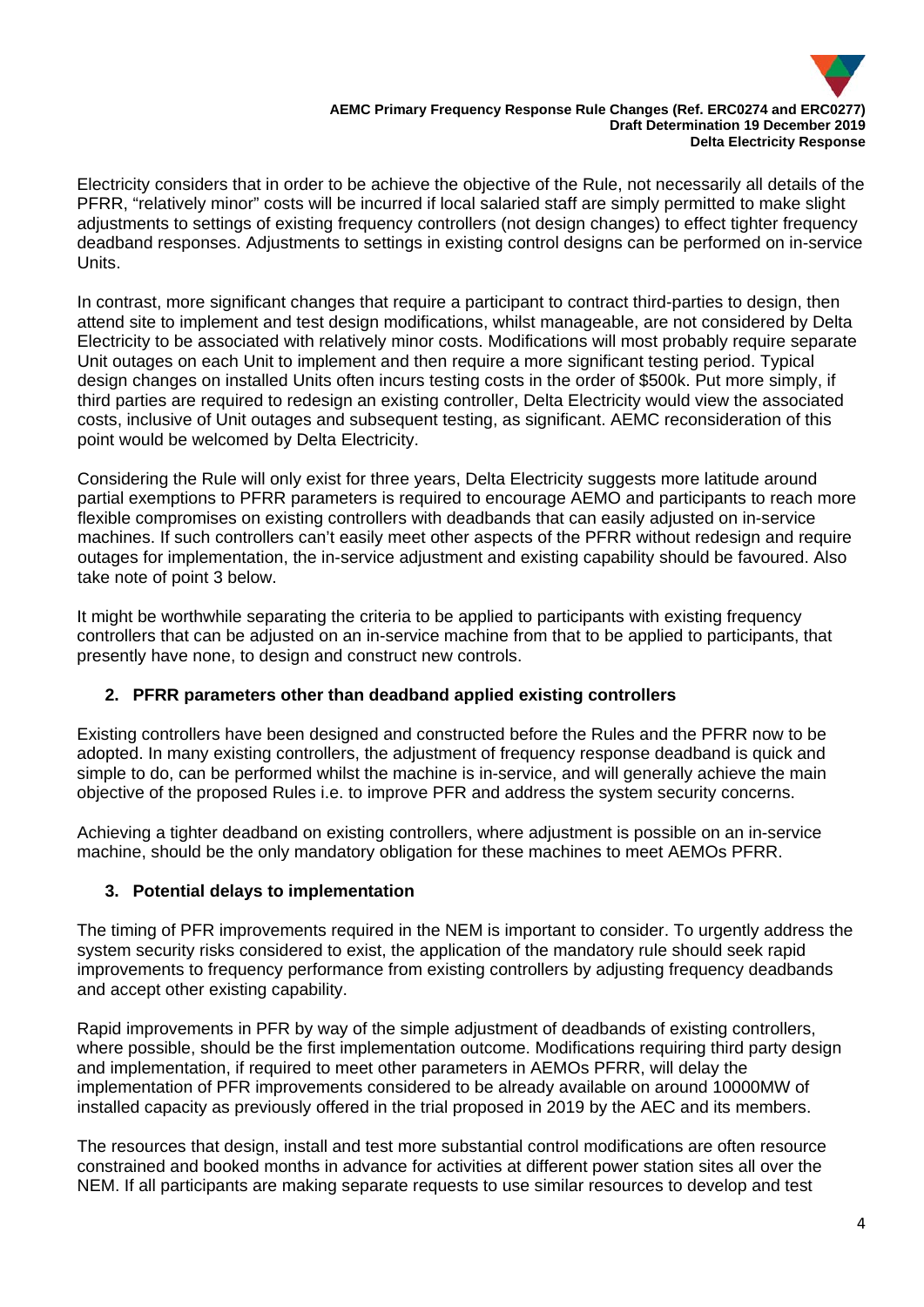

modified designs that meet PFRR requirements other than deadband, the NEM might only see performance improvements in three to four large Units per year.

Design modifications will probably require Unit outages to be implemented. Planned outages on larger Units are events that occur only once a year which will limit opportunity for design changes to be implemented.

Considering the Rule will only exist for three years, Delta Electricity suggests more latitude around partial exemptions to PFRR parameters (other than deadband) is required to encourage AEMO and participants to reach compromises that seek the most simple and rapid improvements to PFR outside an assigned deadband.

The draft PFRR may be relevant to be fully applied to new controllers but design and construction lead times will be similar to major design changes on existing controllers and will also contribute to potential delays in efforts to reduce the risks to system security.

### **4. Inconsistency in applied Deadbands on participants in any particular region**

Delta Electricity considers the adoption of a deadband of +-15mHz in frequency controllers, other than in mechanical governors, has no prior experience in the Eastern Australian interconnected systems. The large Units in NSW, for example, prior to the commencement of the NEM, had frequency controller deadbands set no tighter than +-50mHz providing support to the mechanical governors which have an inherent deadband of +-15mHz.

However, the inherent deadband in the mechanical governor is quite separately mechanically detected and reacted to than the deadband in electronic FCAS controllers. It is not a correct assumption to make that the assignment of the +-15mHz to both will result in more stable and superior performance overall than current conditions. The adoption of tighter deadbands on existing FCAS (or new PFR systems) frequency controllers should be approached from the wider existing settings towards the tighter. The transition towards +-15mHz may uncover possible impacts from mismatched or oscillatory responses between one machine and another requiring the deadband to remain at a setting wider than +-15mHz.

Delta Electricity confidently predicts a 50mHz deadband applied to existing FCAS controllers can be adopted because there has been prior experience with these settings on large machines in NSW. Delta Electricity is less confident that +-15mHz applied on existing FCAS controllers (or new PFR controllers) in NSW will be stable as there is no experience with these conditions to draw upon as a reference. The WA case study and experience, whilst interesting, is not necessarily evidence that the interconnected five eastern states will be adequately controlled at this deadband. There are other factors that the implementation of the Rule may soon uncover.

AEMO, presumably will develop testing and implementation strategies to determine capability of the overall NEM and, in the revision to the draft PFRR, predict in the draft clauses for partial exemption, that some Units or Station may not produce secure outcomes for the station or the local area if required to operate as tight as +-15mHz. Variations of deadband settings in a region, if they result from the AEMO process, will potentially produce unfair outcomes where one participant with similar technology and equipment to another might end being assigned a different deadband.

Delta Electricity recommends consideration in the final determination to require AEMO, in implementing the Rule by way of its PFRR, to relax the assigned deadband on all units within a particular region, to the widest deadband found necessary to be assigned to any one participant within that region. Such an outcome to Delta Electricity is considered a fairer outcome than might otherwise occur.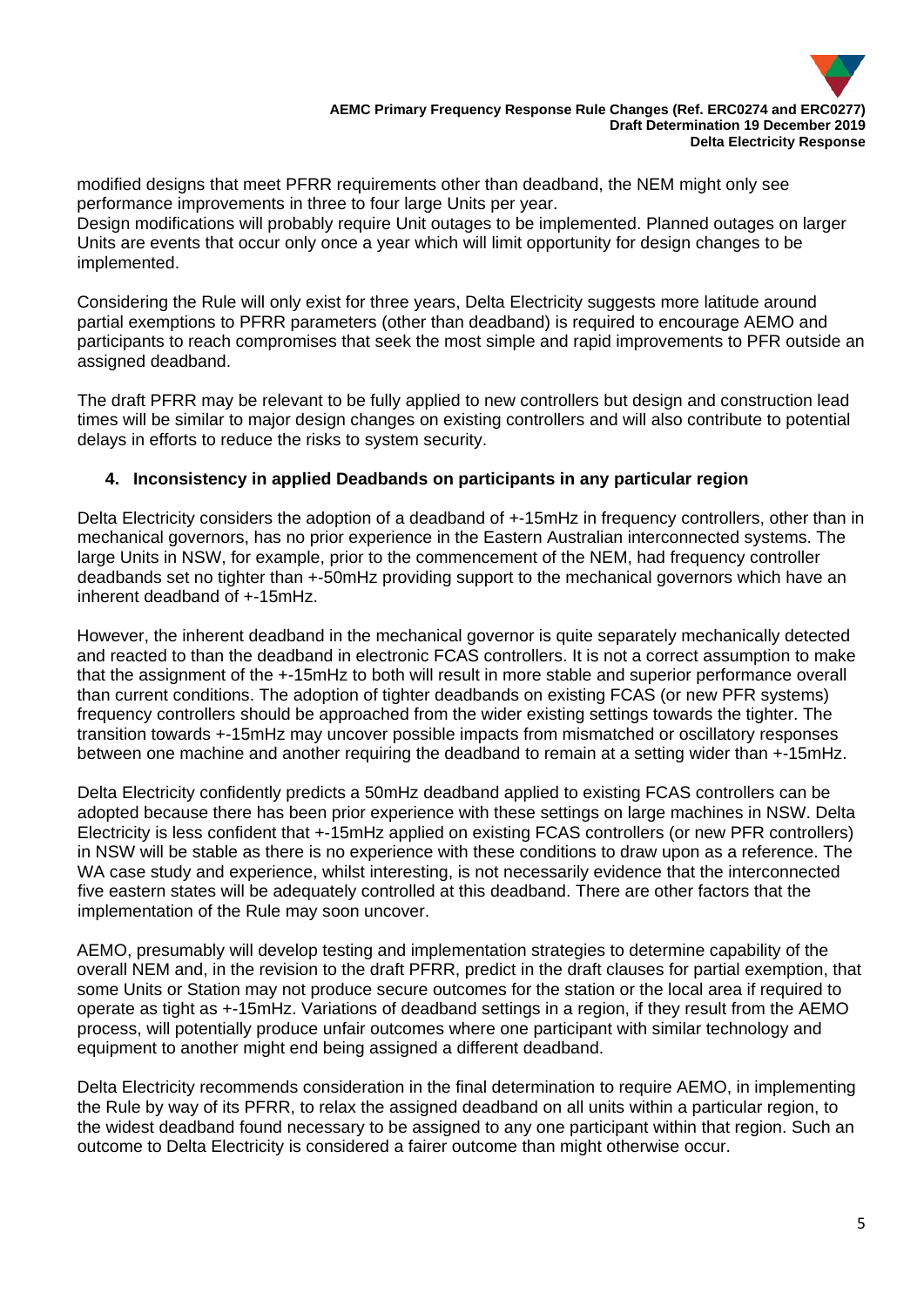

Delta Electricity looks forward to the final determination and its application to promptly address the system security risks associated with present frequency performance. If the AEMC wishes to discuss any aspect of this letter please contact Simon Bolt on (02) 4352 6315 or [simon.bolt@de.com.au.](mailto:simon.bolt@de.com.au)

Yours sincerely

Simon Bolt Marketing/Technical Compliance **Attachments:**

- **1. Trend of Frequency Performance 2012 to now**
- **2. Frequency Histograms October 2019 to January 2020**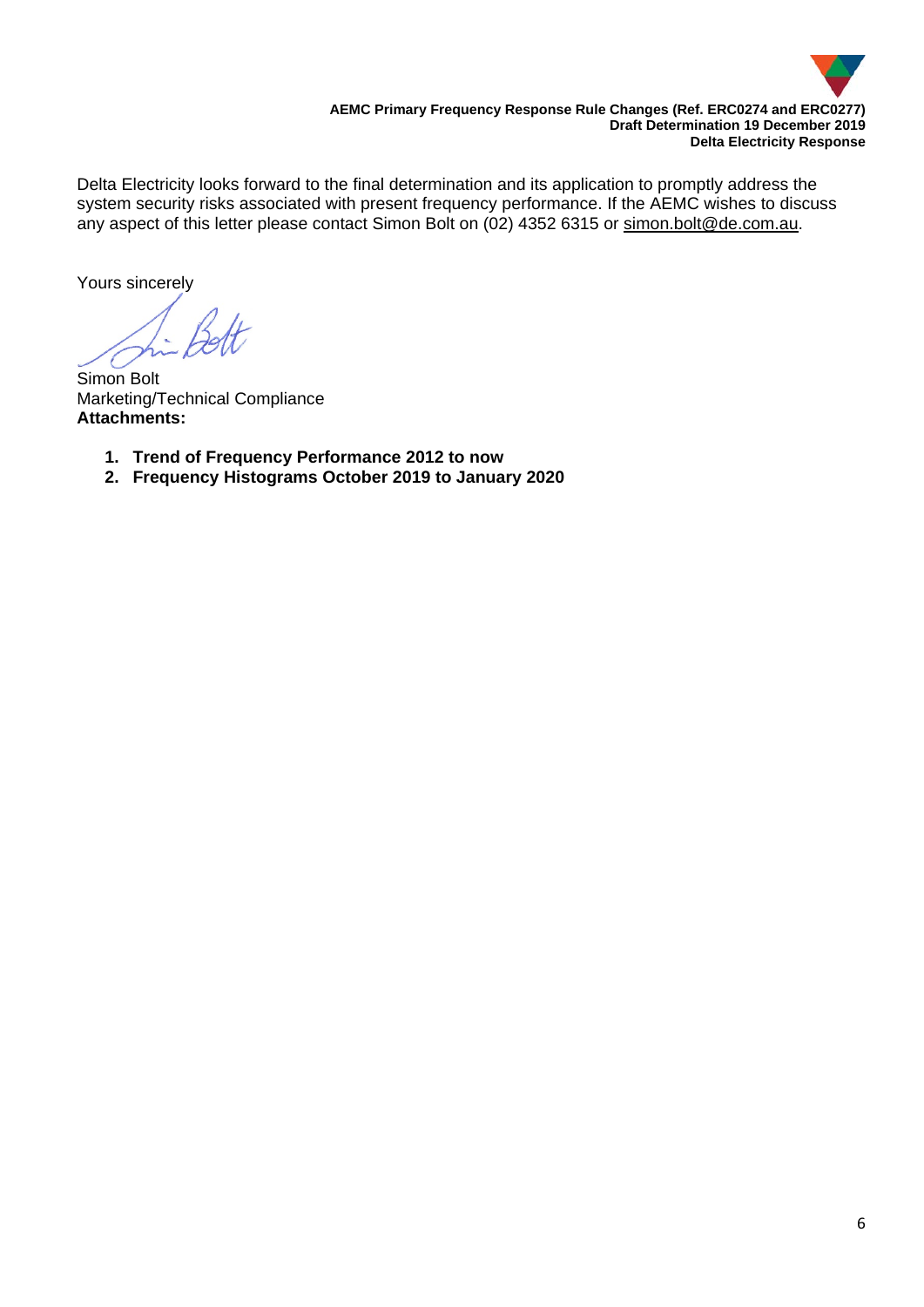





Improvement in performance (as displayed in trends of counts of events occurring outside the NOFB), appears to have occurred with the increase in Regulation FCAS dispatch March to May 2019 with some suggestion of further improvement over September 2019 to January 2020 as a result of load relief percentage reduction and subsequent increases in dispatched contingency FCAS volumes.

Performance, as indicated by time outside the NOFB or event counts is back to 2017 levels as a result of adjustments to FCAS dispatch by AEMO made over 2019 to early 2020.

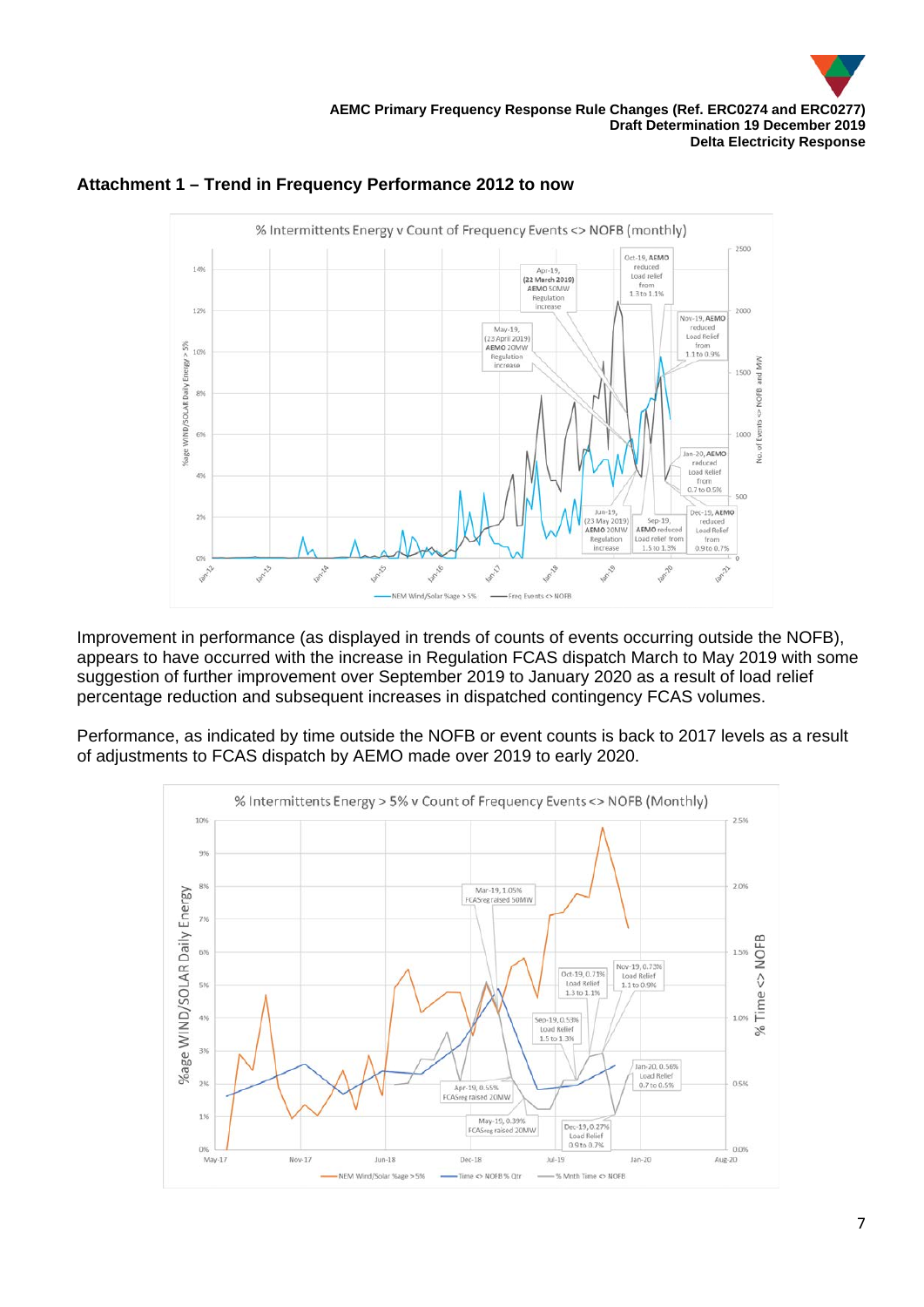

### **Attachment 2 – Frequency Histograms October 2019 to January 2020**

The following monthly histograms are drawn from daily files of 4second sampled data as recorded at Vales Point using frequency recorders installed on Units 5 and 6. The error in the recorded value has been confirmed by routine calibration against NATA certified injection equipment to be 0.02% which equates to +- 10mHz.

Separate histograms have been prepared from the same daily data using 12mHz and 36 mHz packet size analysis respectively. Each histogram is centred on 50Hz such that the central summated packet is representative of a count of 4s frequency data points found between a range of 50 +- 0.06mHz or 50+- 18mHz. All other packet count ranges radiate out from 50Hz in low and high frequency ranges uniformly assessed over an equivalent 12 or 36mHz deviation to produce a consistent result.

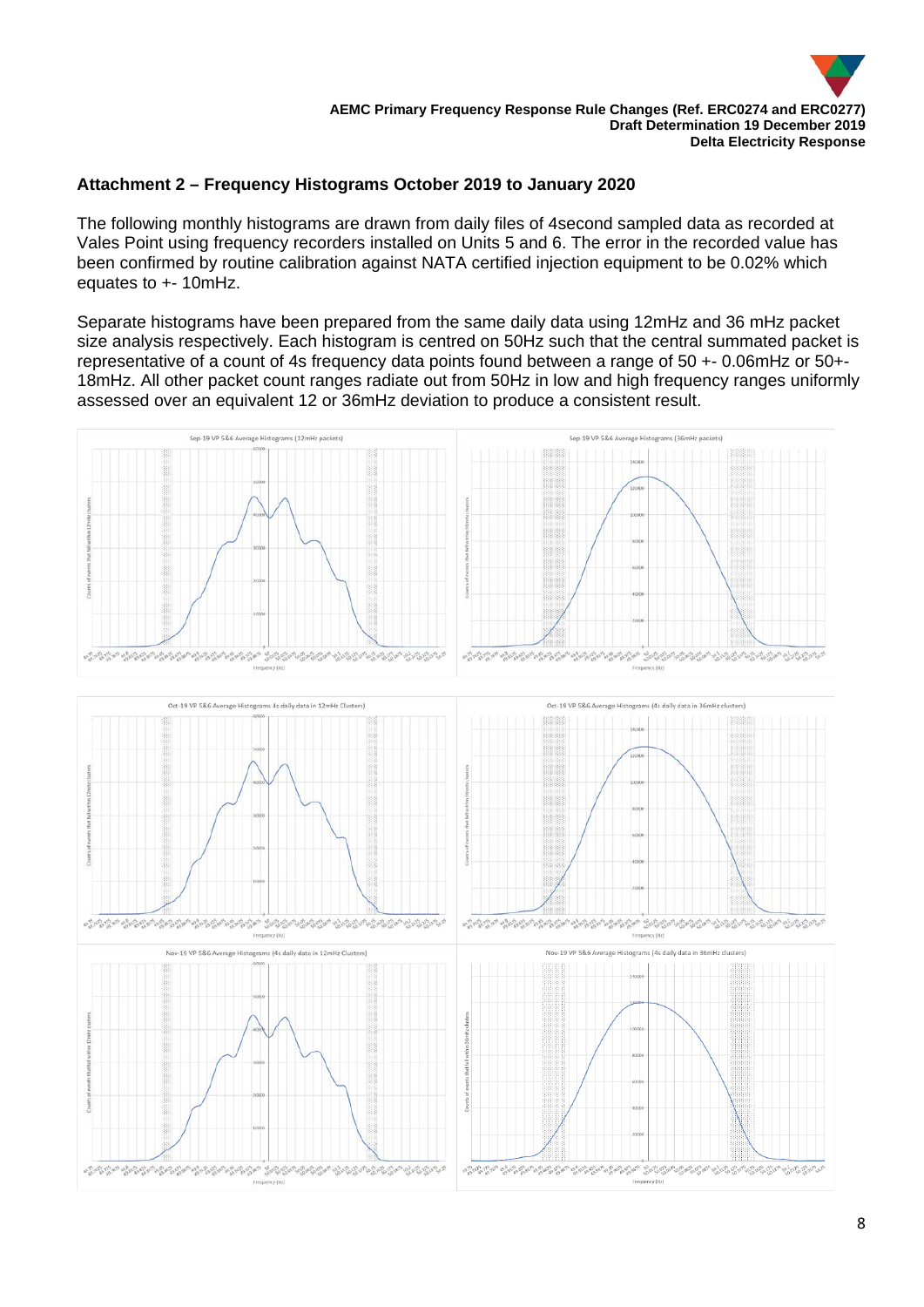

#### **AEMC Primary Frequency Response Rule Changes (Ref. ERC0274 and ERC0277) Draft Determination 19 December 2019 Delta Electricity Response**



Unit 5 and 6 records show consistently similar results demonstrating confidence that the measured data, measured separately on the two Vales Point Units, is consistent. For the histograms above, the daily results from the two units are averaged to produce consistency on days when a Unit is out of service. On the 14 September 2019, a recent day when both Vales Point machines were out of service, Delta obtained an alternate source of 4s frequency data, supplied upon request to another market participant, from a recorder located at a connection point closer to the centre of the NSW system. For comparison between recording locations and recorders, histograms of that single day are also included but, as can be observed, the 12mHz packet analysis for just a single day is not too similar in shape to the monthly charts from the Vales Point recorders.

It has not been confirmed that the Vales Point histograms are truly representative of real system frequency variation, and hence indicative of the frequency erraticism that is concerning AEMO, or